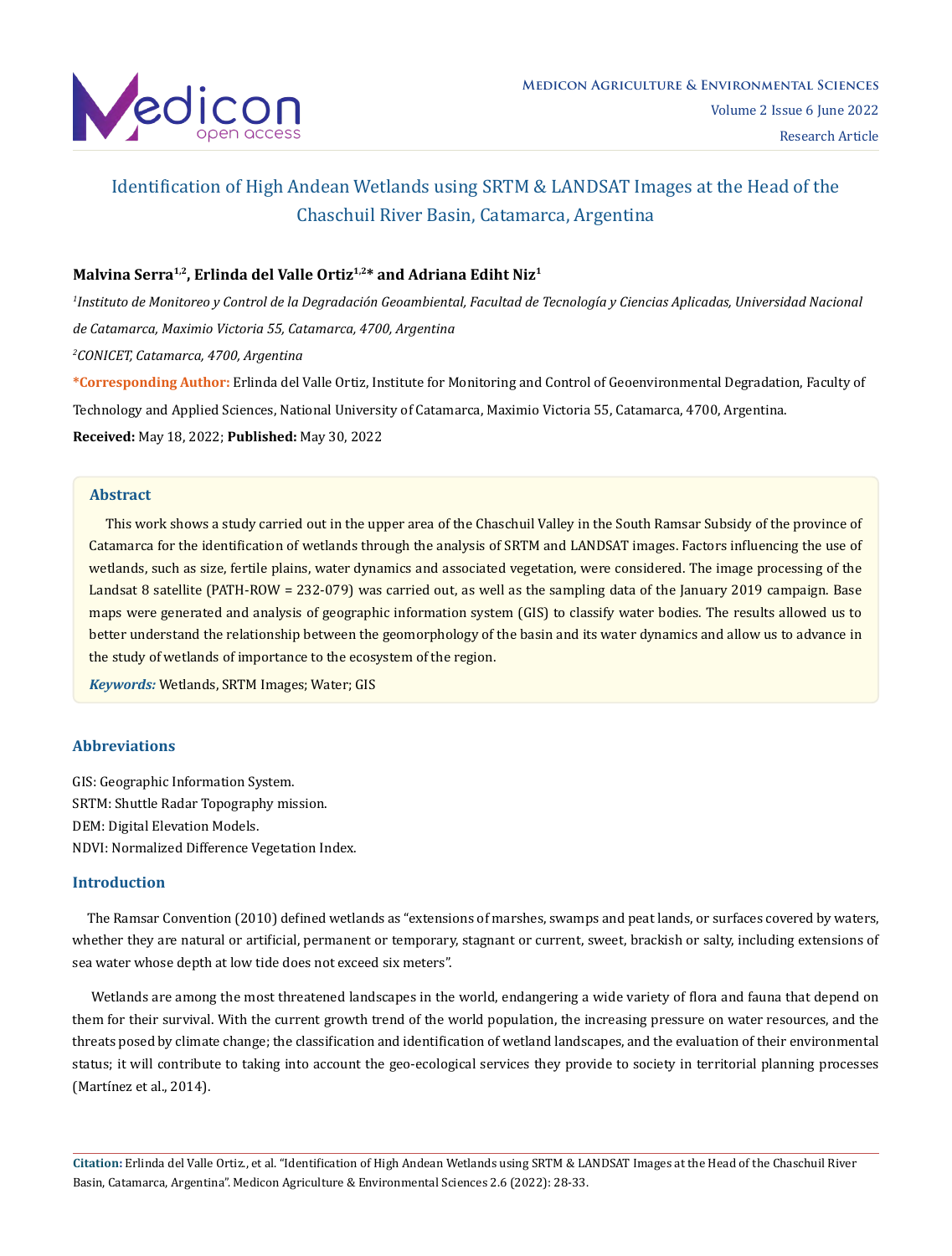Wetlands are some of the most important biodiversity areas in the world and constitute the fundamental habitat of numerous species; Furthermore, they are particularly important providers of water-related ecosystem services, because they regulate the quantity and purify surface waters, favor the recharge of groundwater, and in some cases help regulate floods and mitigate the impact of storms. (Brena et al., 2016).

 After identifying a wetland, its delimitation is essential for protection and monitoring. This information, in addition to its scientific value, can help managers to arbitrate conservation measures, and to detect inappropriate interventions or uses.

 When the water layer is not permanent and suffers marked fluctuations, the delimitation is technically problematic and often socially conflictive (Castañeda and Isern, 2009). Both characteristics are distinctive in inland wetlands in arid areas, such as the lagoons and plains located in the Chaschuil Valley.

 The High Andean Wetlands (HAA-also known locally as bofedales) belong to a type of ecosystem characterized by having perennial vegetation within the semi-arid landscape of the high Andes. Groundwater originating from the rains and melting of glaciers and the melting of snow is the main source of water for these HAA. HAAs also play an important role in the provision and regulation of water in the basin (Garcia and Otto, 2015).

 The objective of this work is to identify high lagoons and fertile plains in the South Ramsar Subsite of the province of Catamarca, using SRTM models of 30 meters of resolution and Landsat 8 images of the upper basin of the Chaschuil river as an advance in the study of wetlands and the ecosystems of the region.

## *Study area*

 The area is located in the northwest of the Tinogasta department, west of the Catamarca Province, 350 km from the capital of Catamarca. It is a longitudinal valley that extends to the west of Fiambalá, head of the homonymous district, and which can be accessed from Tinogasta by National Route No. 60 until reaching the San Francisco pass, which connects Catamarca with the Republic of Chile (Fig. 1).



*Figure 1:* Study area. Upper basin of the Chaschuil river.

 The relief of the study area, corresponds to a transition zone between the Puna Austral and Cordillera Frontal geological provinces, it differs from the Puna by the geological characteristics of the rock units that compose it (folded and fractured Paleozoic sediments), but the appearance In general, it is similar to that of Puna: gently undulating plains interrupted abruptly by mountain ranges and volcanic cones, culminating in salt flats, lagoons or plains, in the lower areas. Within the area volcanic apparatuses dominate, exceeding 6000 meters in height, while surrounding it are the most prominent orographic features (mountain ranges and mountain ranges) that

**Citation:** Erlinda del Valle Ortiz., et al. "Identification of High Andean Wetlands using SRTM & LANDSAT Images at the Head of the Chaschuil River Basin, Catamarca, Argentina". Medicon Agriculture & Environmental Sciences 2.6 (2022): 28-33.

29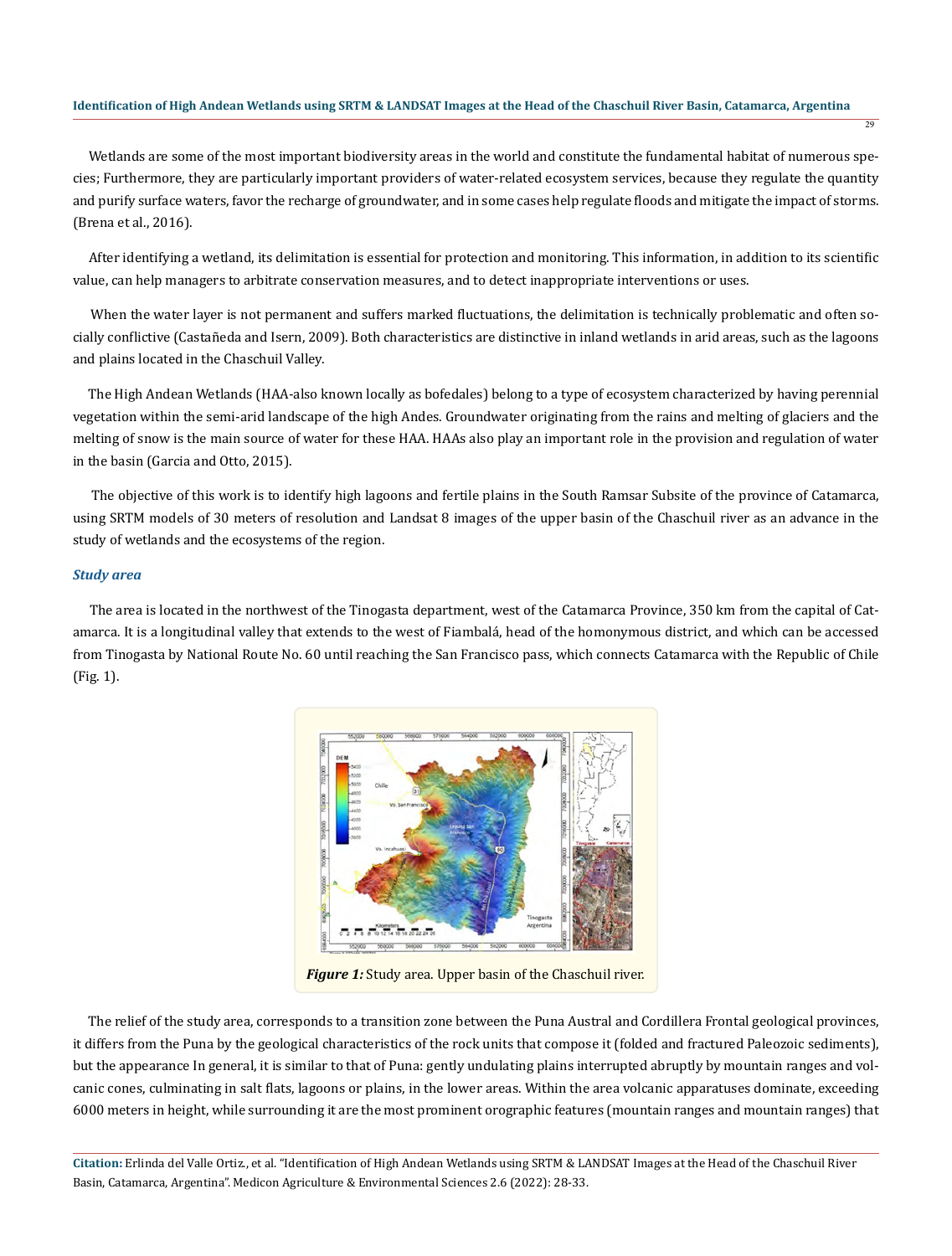enclose the upper basin of the Chaschuil River. The landscape made up of groups of mountain ranges and hills that enclose valleys and pockets, and that due to their amplitude imprint particular characteristics with little vegetation on the landscape. In the fertile plains or wetland area, the "brama" Bouteloa simplex appears, an annual grass that grows together with Muhlenbergia atacamensis. Trifolium amabile "Puna clover" with Dichondra argentea, Astragalus bustillosii and Astragalus micranthillus, the "culina" (Ipomea minuta) that has edible roots, the "Puna chicory" Hypochoerismeyeniana (Fig. 2) (Paoli 2002).

30



*Figure 2:* Images of wetlands in the Chaschuil Valley - heights between 3,000 and 3,700meters above sea level, January 2019 field campaign.

 In Catamarca is one of the most important tourist attractions of the snow-capped peaks of the Andes, known as "Seismiles" or "Ruta de losSeismiles" and a chain of high lagoons that constitute the highest air passage area of the Andes Mountains.It is an area of great beauty, where you can appreciate these peaks that were the scene of long pilgrimages and ceremonies by the original Andean cultures who recognized the Seismiles as the abode of gods and supernatural beings. Over the years, led by Monte Pissis, Ojos del Salado and Incahuasi, these summits became important challenges for mountaineers around the world.

## **Materials and Methods**

 Four 30-meter resolution SRTM Digital Elevation Models (DEMs) that cover the study area were downloaded from Earth Explore. In SAGA GIS, a mosaic and cut of the area of interest was made from a shape file of the upper basin limit of the Chaschuil river. The SRTM30 needs to be pre-processed before using it in the analysis, so the first step was to reproject the MDE to the flat coordinate system, then the second step was to fill in the blanks by applying a Gaussian filter to remove noise from high frequency which makes the DEM look a bit granular. Finally, in this software the analysis of slopes, roughness, slope orientation and the base level of the drainage network was performed. Subsequently, the analysis of terrain, Geomorphons, cluster, Landforms was performed.

 In the generated maps, a color classification was applied to those that gave the best results, which better highlighted the wetlands and depressions that were to be identified, leaving to analyse: Geomorphon, Cluster, LS-Factor and Topographic Wetness Index. The selected maps were Topographic Wetness Index and Geomorphon as the most representative for the proposed objective.

 For the analysis of the Landsat 8 image of summer of the year 2019 (PATH-ROW = 232-079), obtained on the USGS download platform, the QGIS software and its GRASS GIS complement were used. In this software, the images were cut out and the NDVI was calculated. Once the Index was obtained, it was classified into Pseudocolor single-band to highlight the water and vegetation of the other covers.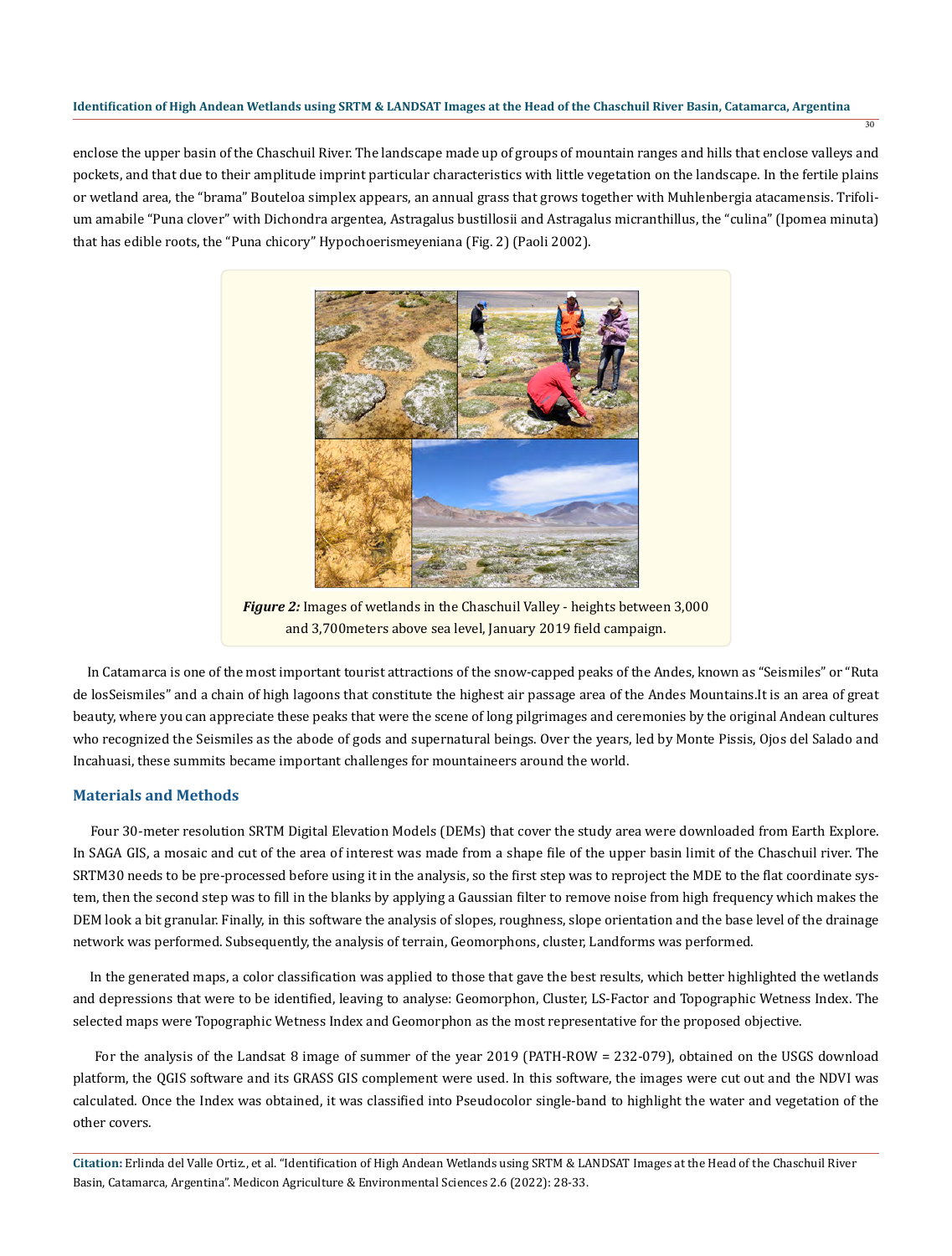Optical and radar data provide different types of information (Solorza et al, 2016), so the use of both was necessary since they allow us to overcome limitations that each of the types of data have separately.

31

# **Results and Discussion**

 This basin, located in the western region and at more than 3,500 meters above sea level, receives permanent waters from the Las Peladas, Las Lozas and El Cazadero rivers. Along the axis of the valley there are natural upwelling areas (plains), motivated by morphological narrowing. These appear where the mountain ranges approach and the impermeable rocks close the subsoil waters, underground and transversely.

 In the upper basin of the Chaschuil River, 5 fertile plains (low, flat, fertile terrain) of different dimensions were identified, based on the application of the NDVI Index in a summer Landsat image and taking into account the research carried out previously in the study area (Fig.3). They are the result of water dynamics, which responds both to the prevailing climate and to the structures that prioritize its route. They are of great environmental importance within the area and are in delicate balance with the geoforms of glacial-periglacial origin that surround the valley.



*Figure 3:* NDVI of the Lands at 8 the basin and Google Earth Pro images of the five identified valleys.

 In the identification of wetlands, the NDVI was used as an auxiliary image to discriminate water from the land and other types of cover (bare soils, other vegetation) in order to identify wetland ecosystems.

 Regarding the use of SRTM models with a 30-meter resolution, interesting maps were obtained that helped to delimit the depressions that house the plains and, in turn, allowed differentiating those depressions that accumulate water in the upper parts of volcanoes, runoff zones and accumulation-infiltration zones, where the characteristics for wetland formation are promoted.

 As can be seen in Figure 4, the Topographic Wetness Index helps to visualize the drainage network, even the one that flows within the depressions of the Chaschuil Valley, this allows us to understand the water dynamics that occur in the depressions that host wetlands. By highlighting the depressions, their size, ratio, runoff, altitude, etc. In a sector where drought prevails, this index makes it possible to predict the behavior in summer, the accumulation of ice and snow, and the water storage capacity for the balance of the fertile plains ecosystem.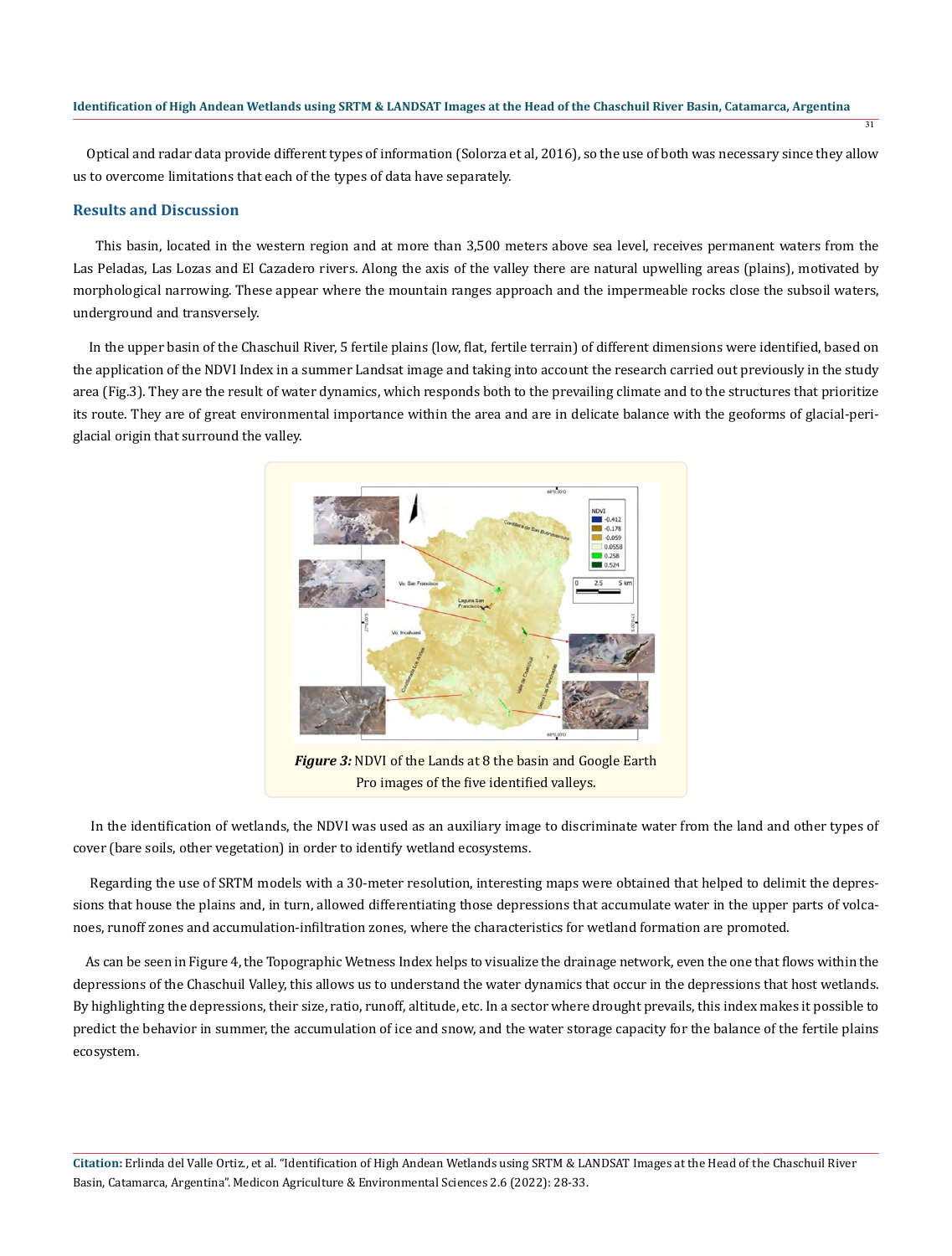32



visualize the drainage system, even the one that flows within the depressions of the valley.

 On the other hand, the Geomorphon map (Fig. 5) discriminates between the previously observed depressions and allows identifying those sectors that present characteristics for the occurrence of meadows, where the depressions containing wetlands are represented in green. This classification coincides with the results obtained by applying the NDVI index in the Landsat 8 image. The importance of this map also lies in that it allows to differentiate the valley depressions from those found in the volcanoes at higher altitudes, when compared with the Topographic Wetness Index. The latter accumulate snow and ice that, as temperatures rise, run off as the main contribution to the adjacent low areas classified with the Geomorphon and with the NDVI.



*Figure 5:* Geomorphome map, where depressions with wetlands are represented in green, 1. Lagoon the San Francisco, 2. Chaschuil Valley.

# **Conclusion**

 The extreme conditions and the scarce presence of fertile plains with permanent water make this one of the most inhospitable areas in the Argentine Northwest. In the territory that the study area occupies, only the presence of temporary inhabitants is registered in the Gendarmería and National and Provincial Roads camps, installed at the latitude of the places: Las Cuevas and San Francisco salt flats, a few kilometers from El Paso International.